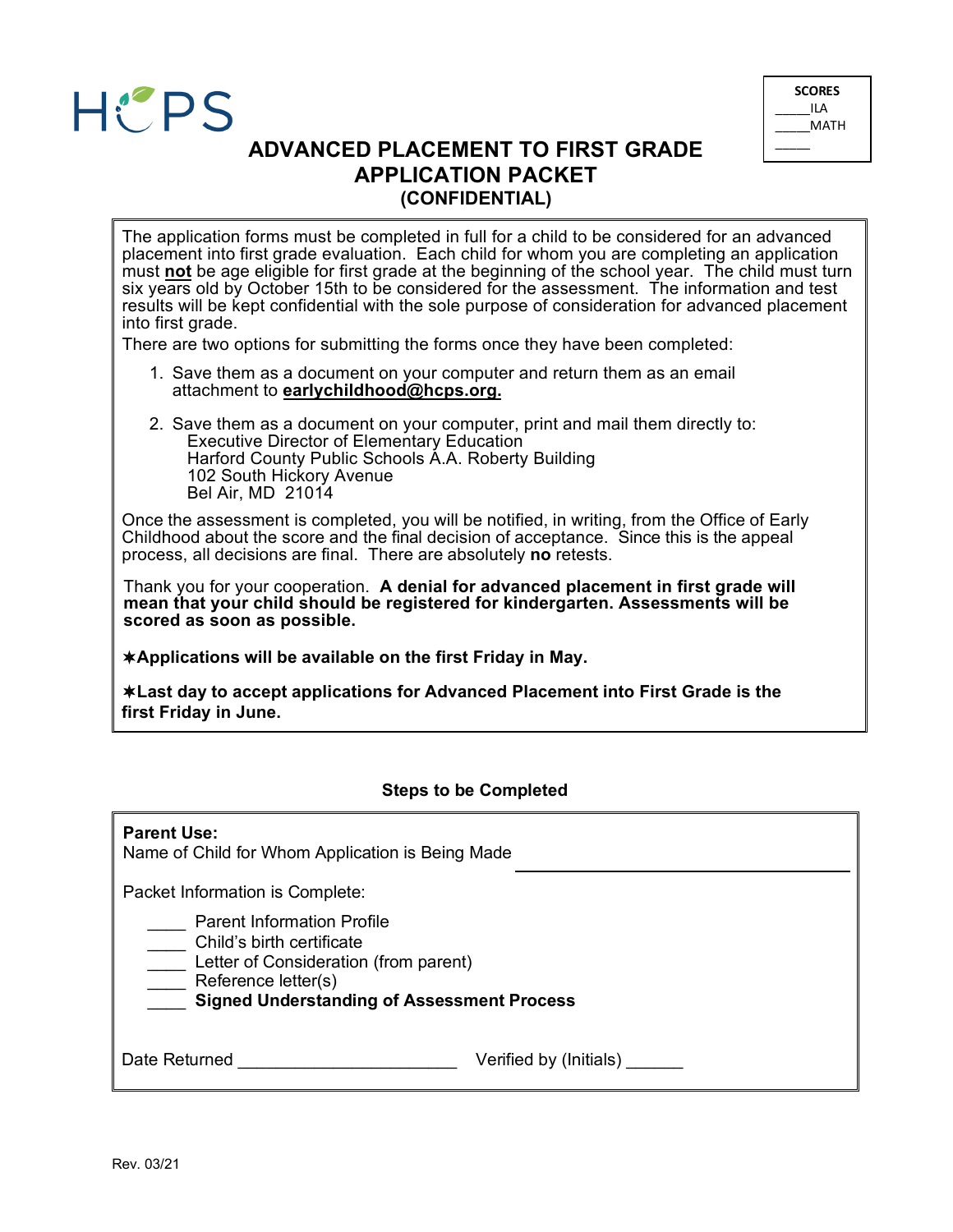## **Advanced Placement for First Grade PARENT INFORMATION PROFILE**

*This profile must be completed in full by a parent or guardian before the child will be considered for advanced placement for first grade. Remember to attach a letter of recommendation from the child's physician, nursery schoolteacher, or other person qualified to judge his or her development and capabilities. If the child attended preschool or prekindergarten, a letter of recommendation is required from your child's teacher. Send this form with a cover letter and the letter of recommendation to the Executive Director of Elementary Education, Harford County Public Schools, 102 S. Hickory Avenue, Bel Air, Maryland 21014, by the first Friday in June.* 

**NOTE: No HCPS Employee can provide a letter of recommendation for Advanced Placement for First Grade. This will jeopardize the application and result in an automatic denial.**

|                                                                                  | Date of Birth ______________ |  |
|----------------------------------------------------------------------------------|------------------------------|--|
| Name of Parent/Guardian Completing This Form ___________________________________ |                              |  |
|                                                                                  | Phone: ____________________  |  |
|                                                                                  | Cell: ____________________   |  |
|                                                                                  |                              |  |
|                                                                                  |                              |  |
|                                                                                  | Date                         |  |

**Directions**: Please answer each question below. If additional space is needed, write on the back of this form. If assistance is needed with this form, notify the school secretary.

- 1. Why do you want your child considered for advanced placement for first grade?
- 2. Is your child always asking questions? What types of questions does your child ask?
- 3. Does your child dislike being given directions and rules for a task? Does your child want to be creative?
- 4. What responsibilities does your child have at home? What do you do when your child does not follow through?
- 5. How does your child respond when (s)he tries but can't do something?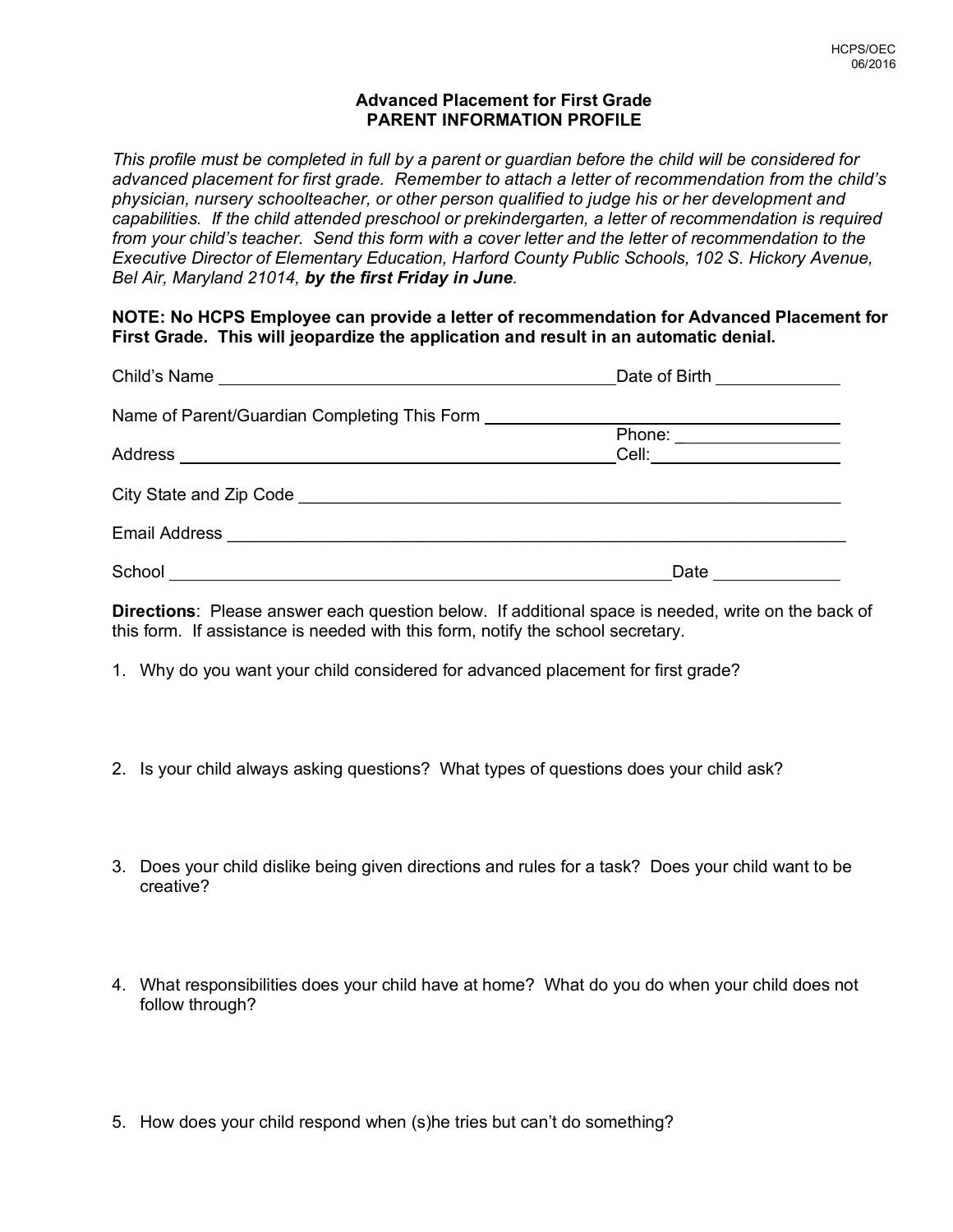- 6. Does your child have a sense of humor?
- 7. Is your child sensitive to criticism?
- 8. What types of reading activities is your child engaged in at home?
- 9. What does your child know about numbers, shapes, and puzzles?
- 10. About how long will your child persist with a play activity? Academic activity? Read a book?
- 11. Can your child button, snap and zipper to dress him- or herself?
- 12. What group experiences has your child had, for example, day care, Head Start or nursery school? How often did your child attend?
- 13. Does your child prefer to work with others or independently, and what types of activities?
- 14. Could there be a negative impact for your child due to their developmental immaturity in the classroom?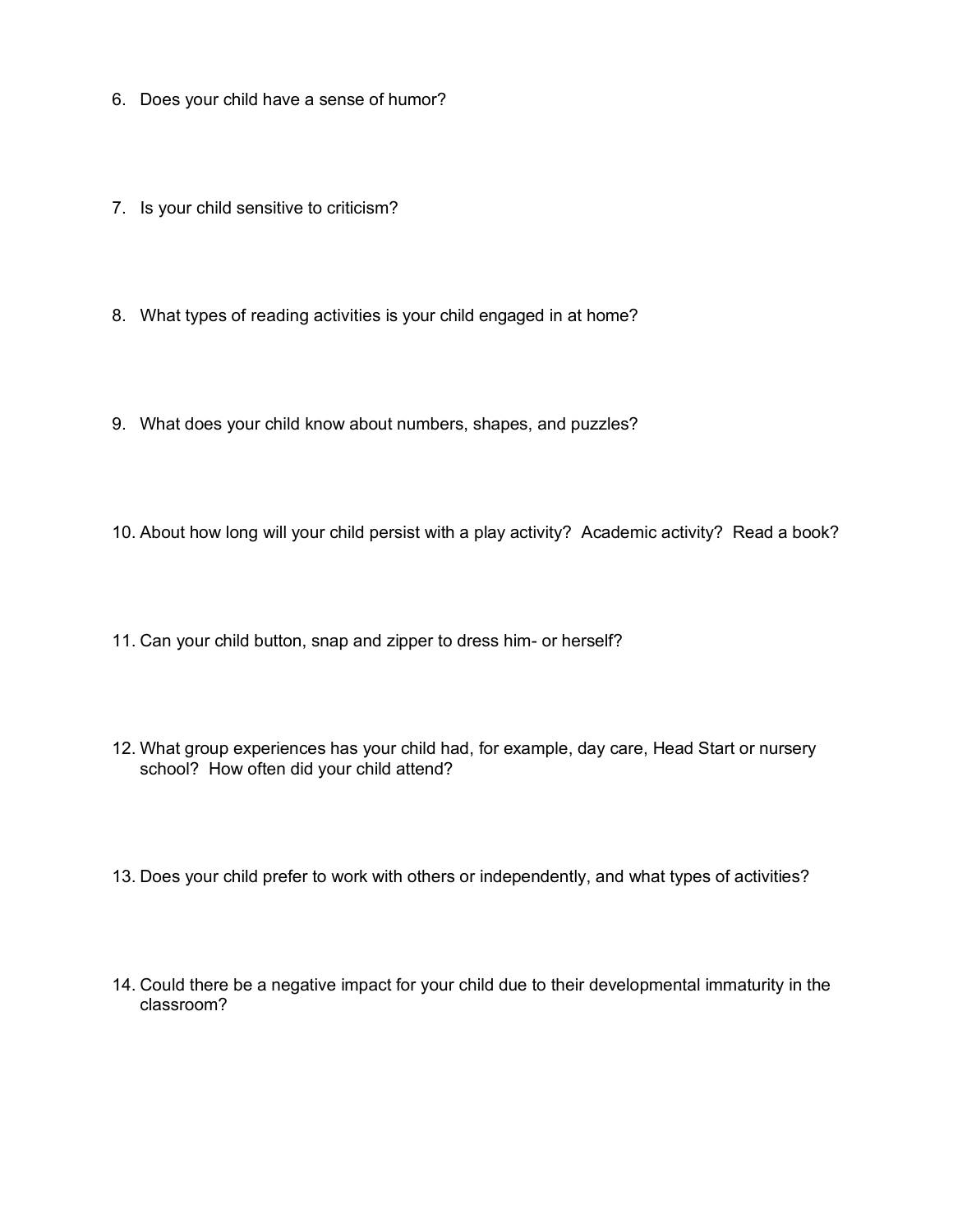## **UNDERSTANDING THE ASSESSMENT PROCESS For Advanced Placement to First Grade**

Having an extremely precocious child can be a very rewarding experience. Children who have the ability to read books and parts of the newspaper and to perform mathematical problems at a young age are indeed a wonder to behold. Entrance into formal education will enable the child to capture and focus the child's ability to continue the learning process.

The assessment that is given to your child for advanced placement into first grade is a **confidential**, standardized test designed to measure the skills that the child has for performance in first grade. The assessment is focused on two areas, language arts and mathematics. A score of **90% on each section** is the expected score to be eligible for advanced placement. Parents should be aware that the test is very difficult.

The assessor will conduct the two-part test with the child **without the parent present.** Precocious children are social and very often easily adaptable to new situations. The test consists of measuring standards and indicators, as set by the Maryland State Department of Education, which identifies the predictability of success in first grade. The test can be approximately two hours in length.

The assessor will quickly develop a relationship with the child. Children will be expected to respond from their own knowledge base and not be prompted for responses. Prior to the assessment, parents can assist in assuring the child that no answer they give is wrong and should be comfortable with talking to the assessor.

The assessor will not continue with the test if the child becomes frustrated or begins to be distracted which is an indication that the child is not ready for first grade. If the child continues to respond incorrectly, the assessor will also discontinue the process. It is the assessor's responsibility to keep the child on track and yet not allow the child to become frustrated or upset. The assessor will **not** give you an indication of how the child scored. Scoring of the test will be completed within the next 15 days.

The child that is accepted for advanced placement to first grade as a result of the assessment will begin school on a probationary basis for the first thirty (30) school days. During that period, if the child is experiencing academic or emotional difficulties, a conference will be arranged with the child's parents or guardians to reconsider his or her advanced placement. If the child is denied acceptance at the end of the probationary period, the child will automatically be placed in kindergarten.

**By signing below, you understand this is the appeal process for your child. Children not scoring 90% on the assessment will not be retested. The decision letter with scores is the final step.** 

*By entering my name in this box, I acknowledge that the information above is true and accurate, and that this electronic signature has the same meaning as my handwritten signature.*

 $\_$  , and the set of the set of the set of the set of the set of the set of the set of the set of the set of the set of the set of the set of the set of the set of the set of the set of the set of the set of the set of th

Parent Signature Date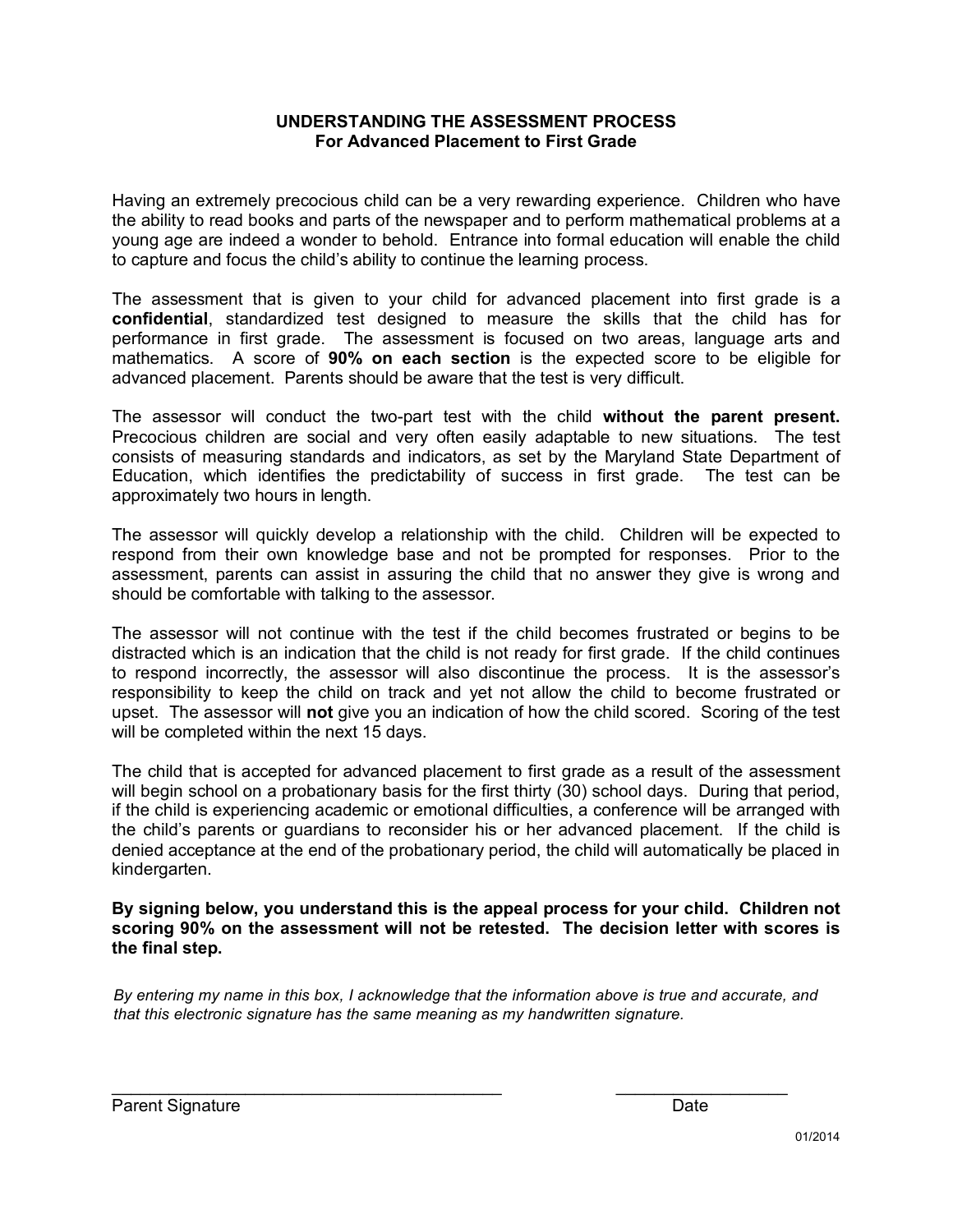# **INFORMATION REGARDING TESTING for EARLY ENTRANCE TO KINDERGARTEN AND ADVANCED PLACEMENT TO FIRST GRADE**

Children develop at different levels.

On MSDE website you will find the standards for grades PK through grade 12. Children will be tested on the curriculum standards set by MSDE. You must keep in mind that these are the minimum expectations set by MSDE. Since you are applying for early entrance/advanced placement, your child is required to achieve a 90% score.

**By signing below, you understand this process for your child. Children not scoring 90% on the assessment will not be retested. The decision letter with scores is the final step.** 

*By entering my name in this box, I acknowledge that the information above is true and accurate, and that this electronic signature has the same meaning as my handwritten signature.*

\_\_\_\_\_\_\_\_\_\_\_\_\_\_\_\_\_\_\_\_\_\_\_\_\_\_\_\_\_\_\_\_\_\_\_\_\_\_\_\_\_ \_\_\_\_\_\_\_\_\_\_\_\_\_\_\_\_\_\_ Parent Signature Date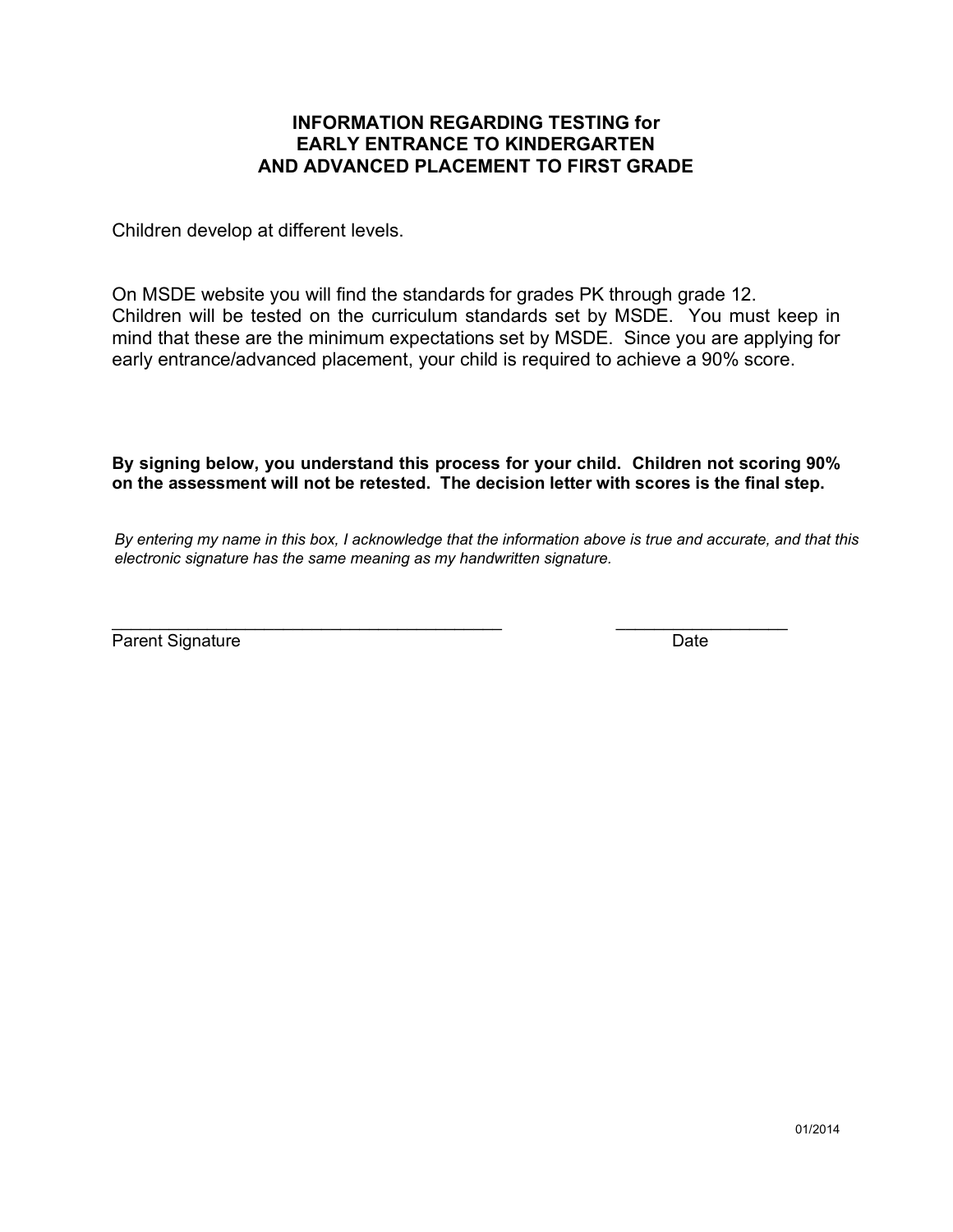# **Things to Consider**

- $\Rightarrow$  Every child in kindergarten receives an appropriately challenging education that fosters his or her identified capabilities. Your child 's special abilities may be appropriately met in kindergarten.
- $\Rightarrow$  Successful candidates of early entrance are often quick learners, independent and motivated, developmentally advanced, and socially mature compared to same age peers.
- $\Rightarrow$  Young children are emotionally vulnerable and may become stressed or anxious when adult expectations for their performance exceeds their developmental capabilities. Children learn best when they are provided challenges that are appropriately matched to their ability and readiness level.
- $\Rightarrow$  Young children learn best through structured and self-directed play. The quality and quantity of the time spent playing is later demonstrated in their ability to think creatively, make decisions, and cope with stressful situations.
- Entering school early is a decision that will have long -term effects on your child. The potential social, emotional, and cognitive impact on your child as he/she progresses through elementary, middle, high school, and beyond is not foreseeable.
- $\Rightarrow$  How will your family respond when your child's new peer group reaches adolescence and is old enough to date, drive, and assume other adult prerogatives?
- $\Rightarrow$  Although a capable young child needs to be challenged, those challenges need to be tailored to his or her stage of social, emotional and physical development as well as to his or her intellectual strengths.
- $\Rightarrow$  Results from longitudinal studies indicate that carefully selected, advanced young learners tend to do very well academically and socially when provided advanced placement.

1715080

01/2020

**Bel Air, Maryland 21014 Harford County Public Schools 410 -838- 7300 102 S. Hickory Avenue** Harford County Public Schools



# **Should You Consider**



# **First Grade Advanced Placement For Your Child?**

By Authority of the Superintendent Harford County Public Schools